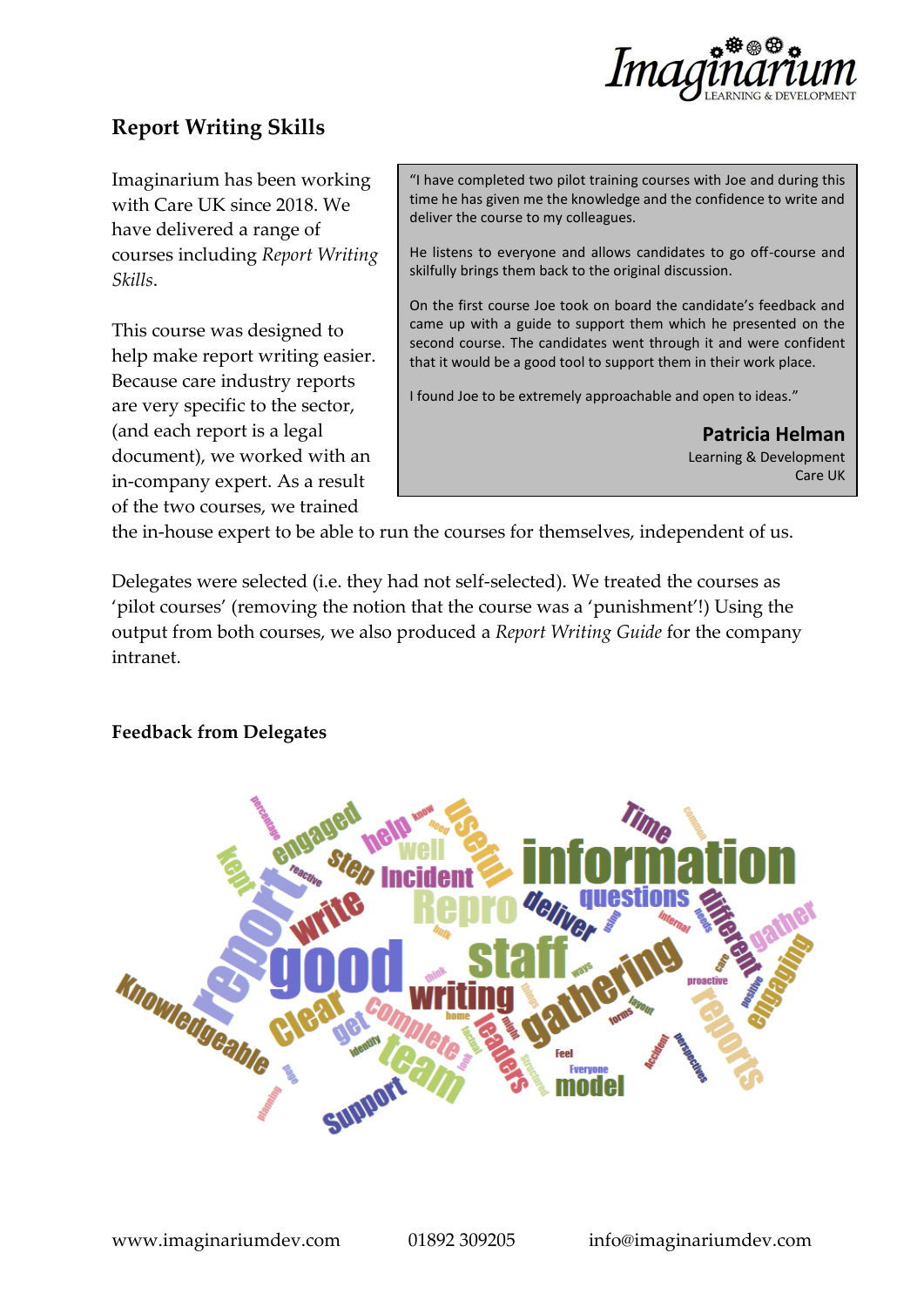

### **What did you learn from the course?**

- To be clear with information. Not to bulk things out.
- Feel it might be useful for team leaders who complete some internal reports.
- Time planning. Re%pro (reactive / proactive percentage)
- How to look from different perspectives in the incident report writing.
- Be positive.
- Everyone needs to be on the same page to complete a good report.
- It was useful to identify good ways of gathering information and using to write a good factual report.
- Structured information gathering, layout of report.
- That care home staff need help with most common forms (Accident & Incident).
- I know more than I think I do.
- Mind chart (for organising data) not used this before.
- Making report writing easy.
- Topics discussed were very useful. Logical order of writing report.
- How to structure a report and information gathering.

## **What do you intend to put into practice?**

- Time line Re%pro
- Re%pro
- Coaching junior staff to record facts which is a must for reports.
- Organise my work in a different way.
- Teach my team leader how to gather information.
- Delegation tool. Re%pro.
- I intend to deliver this back to my team to help support them on how to write a good report.
- Information gathering questions to ask.
- I will discuss with staff as would wish my staff to improve with all reporting.
- Like to get clinical lead and unit managers on board with this to roll out others.
- Step by step on how to write good report.
- Use the spidergram model with the questions model. Support / coach staff nurses and team leaders with how to gather information.

## **Comments about the trainer?**

- Very good. Keeps you engaged.
- The training was enjoyable and informative. It was good to get constructive feedback from colleagues on reports.
- Great.
- It was interesting and kept my attention all day.
- Very well presented.
- Knowledgeable and kept us engaged with the topic.